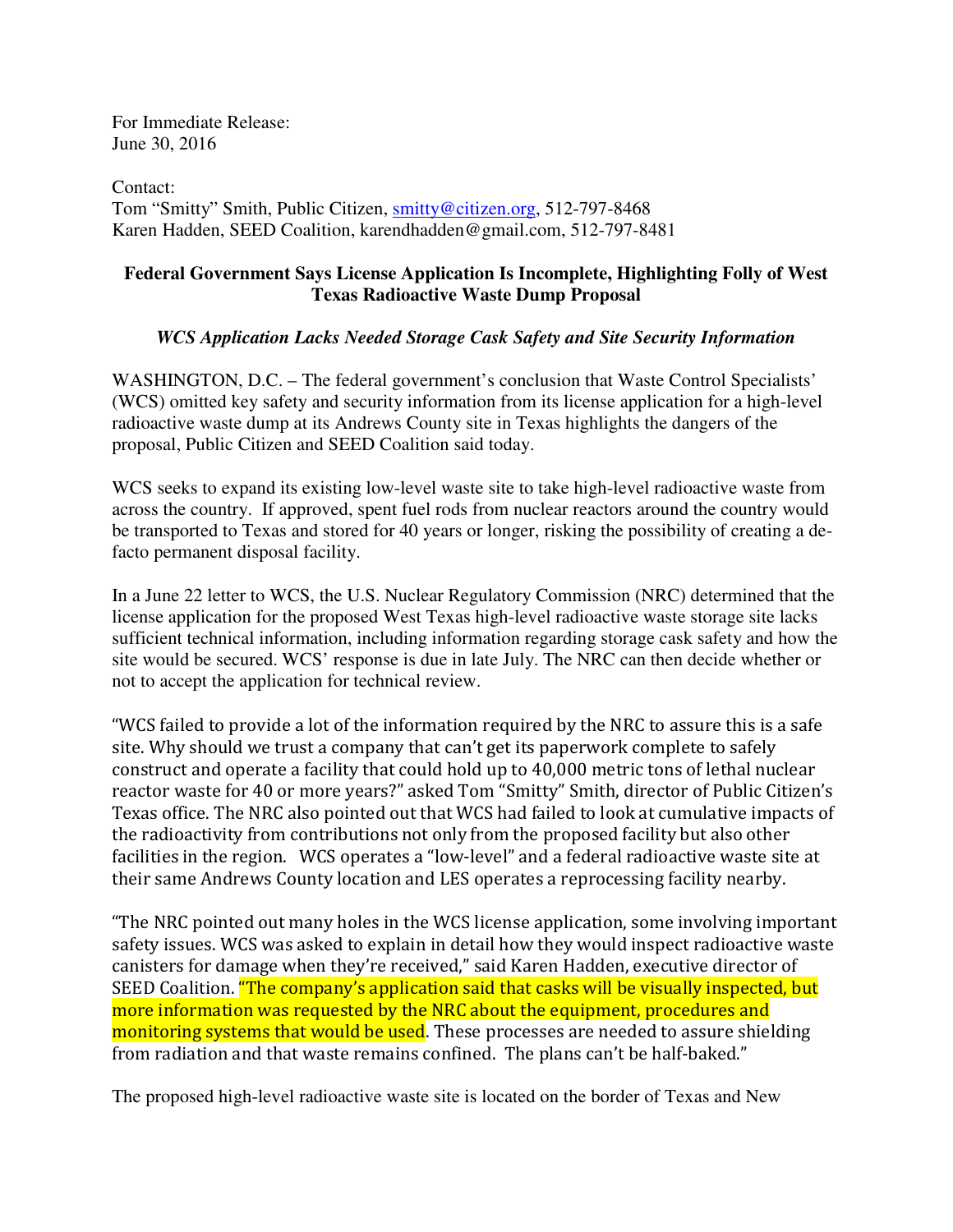Mexico, near the Ogallala Aquifer. The NRC asked for more information about WCS' water diversion berms and how aquifer contamination would be prevented.

The NRC also said that:

- The application lacks adequate information about how accidents involving radioactive waste storage casks would be prevented.
- The application doesn't account for degradation of the canisters
- Details are needed regarding the site's emergency plan.
- Current information about the vegetation and wildlife near the site is lacking,
- More information is needed projections of population growth and predicted demographics of local communities.
- More information is needed regarding the site's weather assessment and water diversion berms in relation to flooding.
- The application said that temperatures can reach 110 degrees, but some casks list a normal ambient temperature range up to 101 degrees F.

"Not only is the application incomplete, but it's also premature," said Hadden. "Since no one wants radioactive waste in their backyard, the Department of Energy - DOE - is looking for communities to "volunteer" to take it. The agency is still developing a "consent-based siting" process for radioactive waste storage and disposal. They've held six meetings elsewhere, but never talked to people in targeted Texas / New Mexico communities or held a hearing in either state." Based on the fact that Andrews County Commissioners agreed to WCS' plan last year, it is often assumed that people there have consented to receiving the waste, but residents of the 11,000-person city never got to vote."

"Dumping the most dangerous radioactive waste on largely Hispanic communities that do not consent and lack resources to fight back is extreme environmental injustice," said Hadden. The targeted communities didn't generate the waste or benefit from the electricity produced. Why should they get dumped by the whole country now and have to suffer with health-threatening waste in their backyard? "

WCS' plan would likely involve more than 10,000 shipments of radioactive waste generated across much of the United States over 20 or more years. One DOE report found that a radiation release could render 42 square miles uninhabitable and that it could cost more than \$9.5 billion to raze and rebuild a single square mile of a major city's downtown area. A 2014 Texas state report said that "spent nuclear fuel is more vulnerable to sabotage or accidents during transport than in storage because there are fewer security guards and engineered barriers, and that the consequences could be higher since the waste could travel through large cities."

"This week two trains in Texas collided head on, creating a huge fireball and causing at least two deaths. What would have happened if one of these trains had been hauling radioactive waste?" asked Hadden.